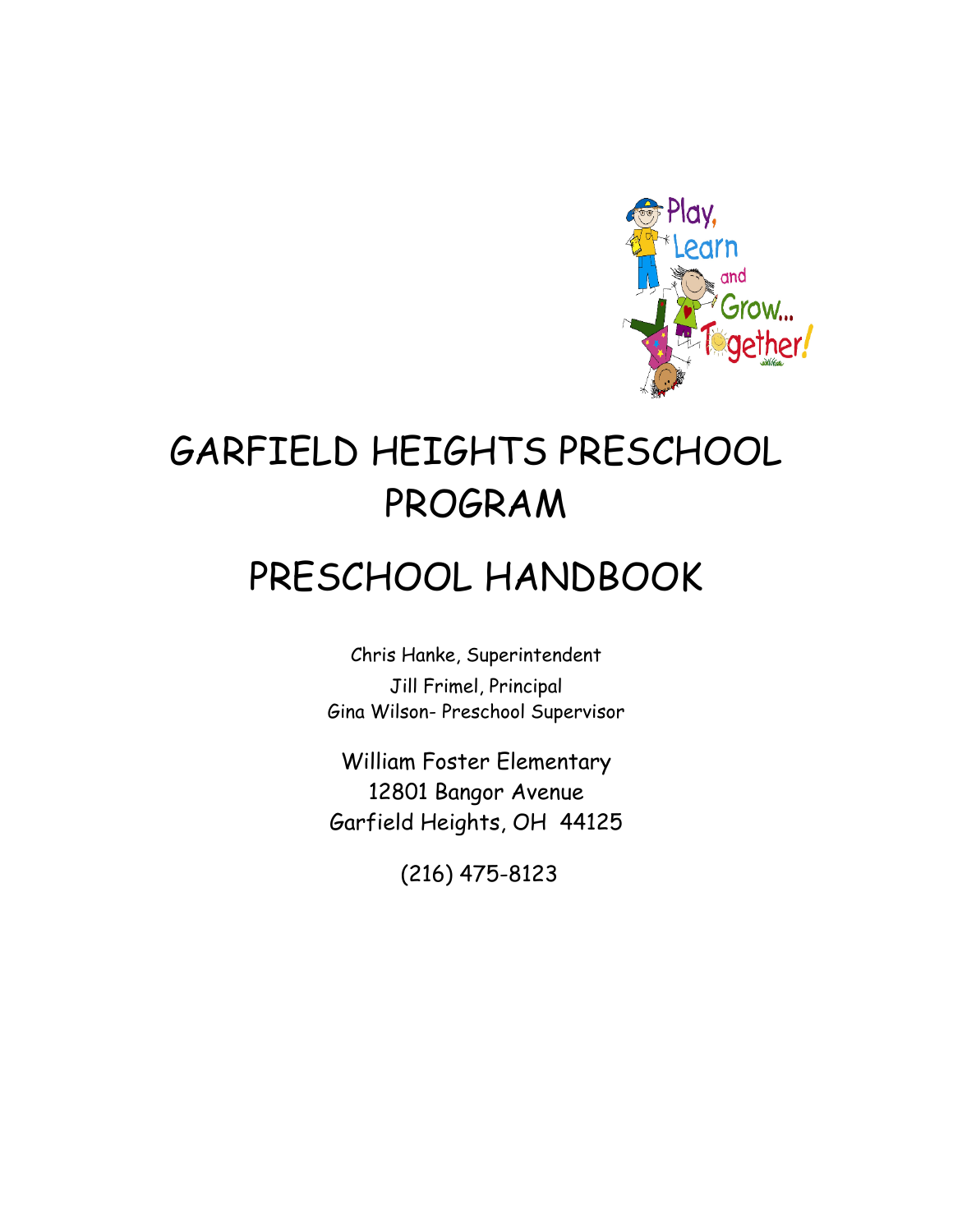**VISION:**

**Garfield Heights City Schools, a premier educational institution, will be recognized throughout Ohio as fully preparing students to be leaders equipped with real-world skills to contribute to a global society.**

#### **MISSION:**

**As the heart of the community, Garfield Heights City Schools fully prepares students to pursue their dreams and give back as engaged citizens and future leaders.**

**Equity is a collective responsibility to create systems and policies for all students which will eliminate barriers, so students have equitable opportunities to succeed in our school district and their futures.**

**•••**

**Equity ensures that all students have an environment that encourages, cultivates, and provides a quality education. We acknowledge our efforts will not be static and are committed to ongoing review.**



The Garfield Heights Preschool Program is a part of the Garfield Heights City School District. Our mission is to educate, guide, and ensure all students graduate prepared to meet high expectations and serve as responsible citizens in a global society.

## **Garfield Heights Preschool Staff Members**

Christen Brandt, Early childhood intervention specialist

Katherine Barnes, Early childhood intervention specialist

Kelly Tekancic, Early childhood intervention specialist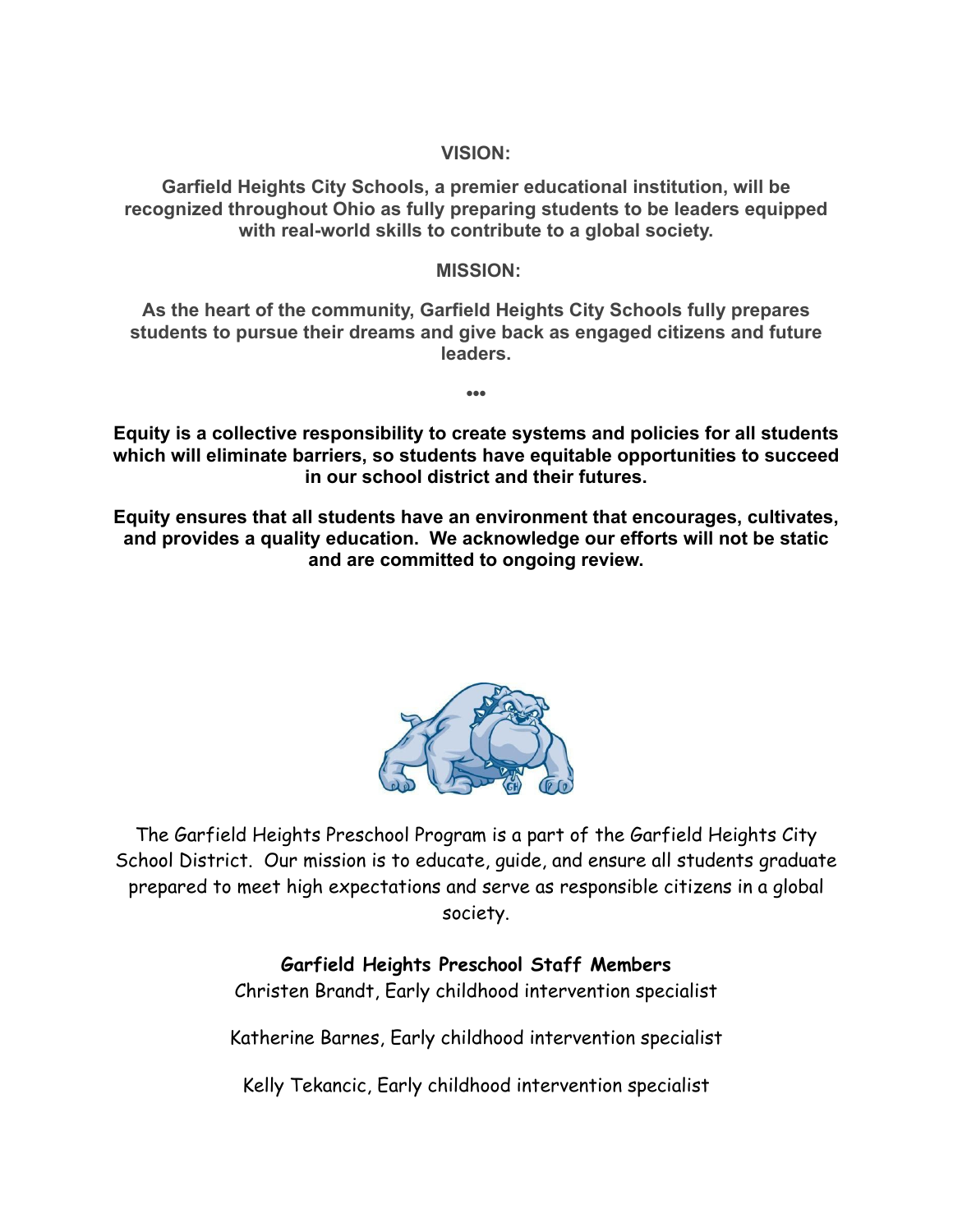Rosemarie Daddario, Preschool Psychologist Alyssa Synek, Occupational Therapist Diane Crockett, Physical Therapist Rebecca Smith/Joanne Biltz, Speech and Language Pathologist Gina Wilson, Preschool Supervisor/ Family and Civic Engagement Coordinator Brooke Pillets, Special Education (216) 475-8100 All other staff members can be reached at (216) 475-8123

Michelle Markiewicz, Preschool Teacher

## **Garfield Heights Board of Education Members**

Nichelle Daniels, President Millette King, Vice President Ashley Thomas, Member Heather Morrison, Member Joseph Juby, Member



Dear Preschool Parents,

Welcome to William Foster! We are looking forward to that first day of school when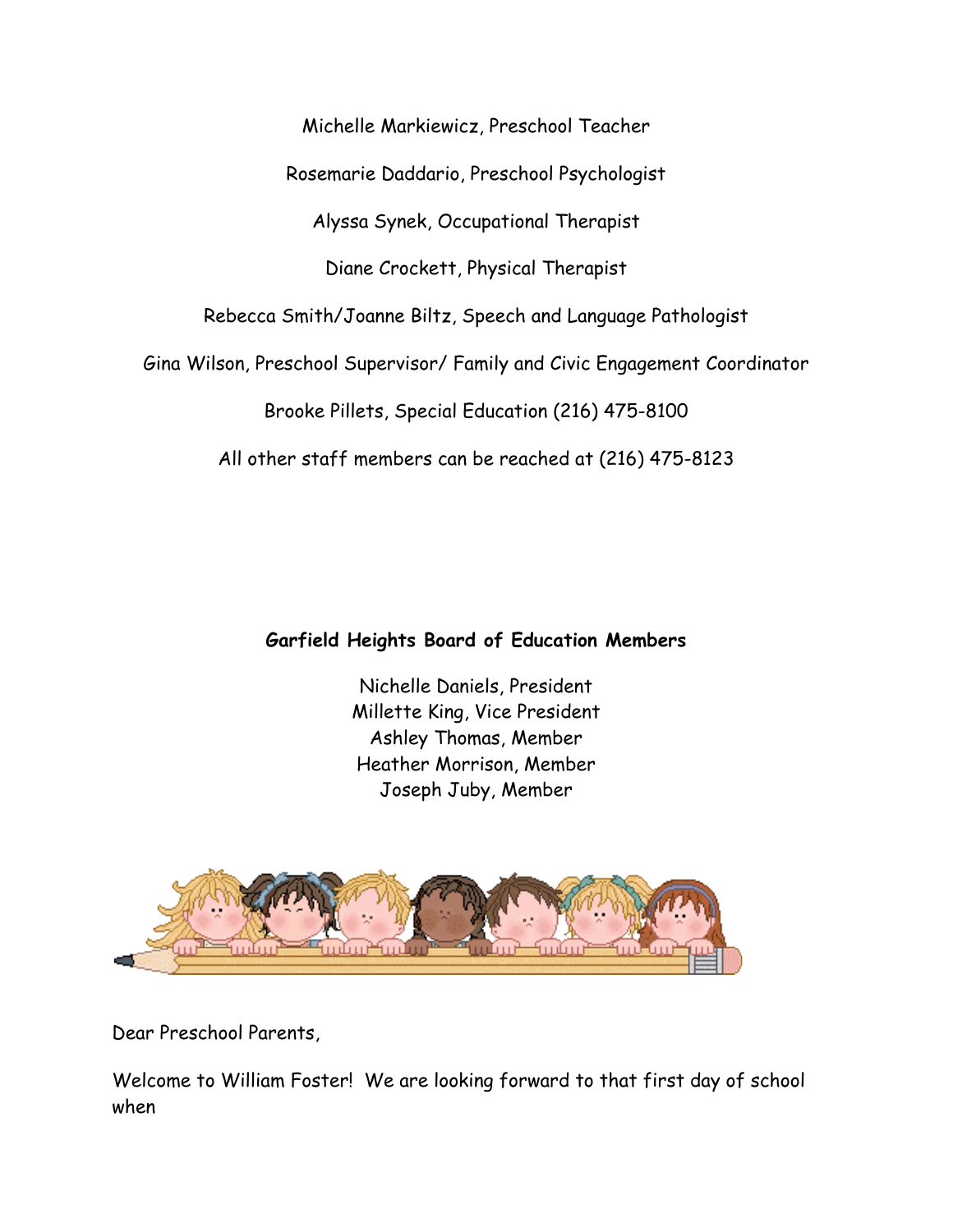we will have the opportunity to really get to know and spend time with your child! It is

an exciting day, and the "newness" of everything can sometimes be overwhelming for a

child (and his or her parents). We are here to nurture, love, and gently but consistently encourage your child as he or she grows. We look forward to our year-long partnership with you in this endeavor.

Plan to get to know your child's teacher, the classroom, and your child's peers by visiting or volunteering often. In preschool, the teachers often touch base with parents in the morning, through emails, or phone calls. Please let the teachers know about issues that may affect your child's behavior or work at school. We will also share that information with you.

This handbook is designed to give you information about our educational philosophy and our daily operations and policies. It is important that you read this before the first day of school so that we have shared expectations. We will ask that you sign off at Open House indicating that you have read and understand these policies. Each of us being familiar with and abiding by these policies benefits the children.

We look forward to an exciting school year! The life of a young child is a time of wonder, curiosity, and adventure in which we all share. It is our privilege to work with

your child each day!

Sincerely,

The Garfield Heights Preschool Team

# **PHILOSOPHY OF GARFIELD HEIGHTS PRESCHOOL PROGRAM**

The most important goals of our preschool curriculum are for children to get along well with others and become enthusiastic learners. We want children to become independent, self-confident, curious learners who can work well with others. We're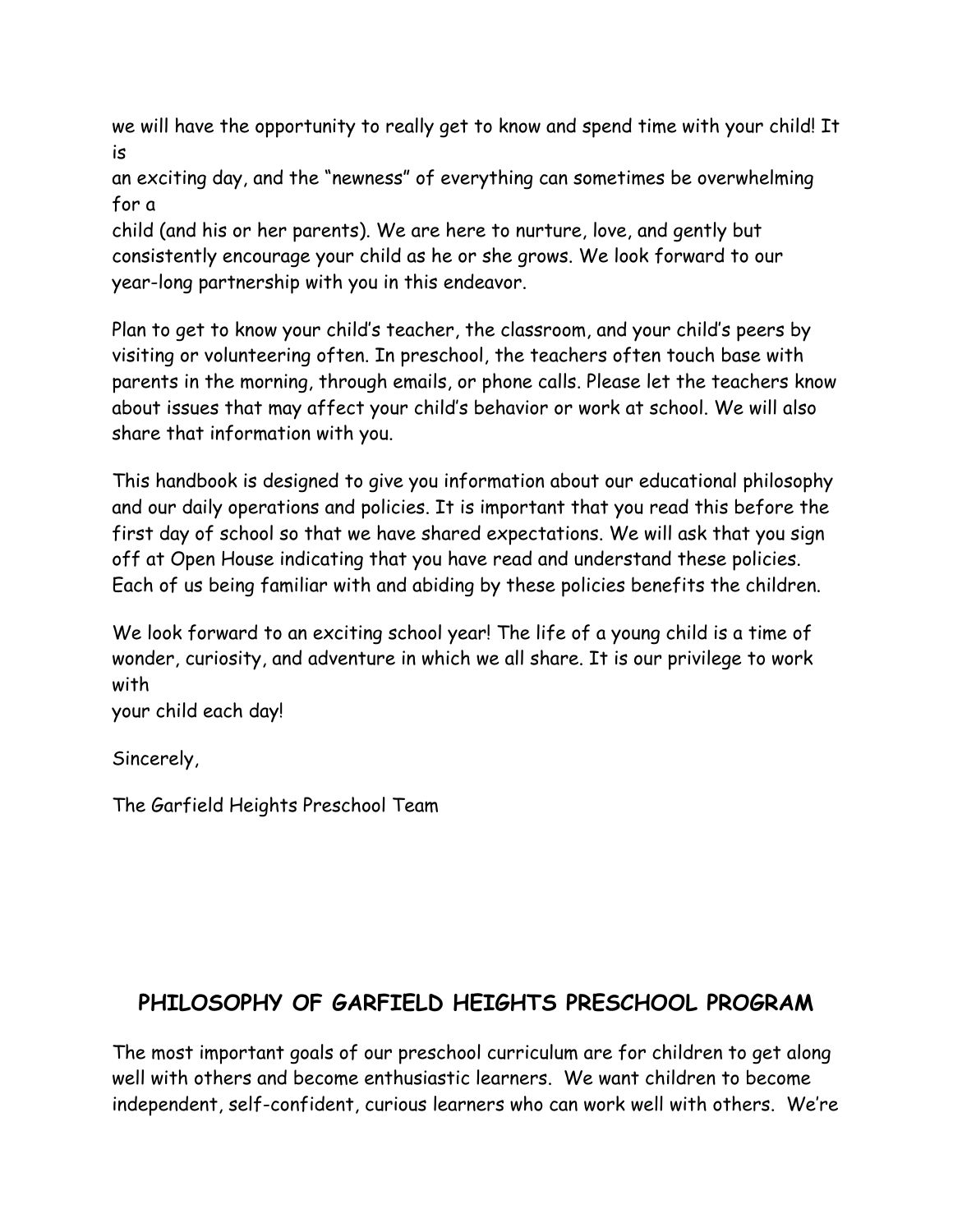teaching them **how** to learn, not just in preschool, but all through their lives. We do this by creating purposeful and productive play experiences that help children grow in all areas.

Our curriculum identifies goals in four areas of development.

- **● Social/emotional:** to help children develop independence, self-confidence, self-control, follow rules and routines, make friends, and learn what it means to be part of a group.
- **● Physical:** to increase children's large muscle skills balancing, running, jumping, throwing, and catching – and use the small muscles in their hands to do tasks like buttoning, stringing beads, cutting, drawing, and writing.
- **Cognitive:** to acquire thinking skills such as the ability to solve problems, to ask questions, and to think logically – sorting, classifying, comparing, counting, and making patterns – and to use materials and their imagination to show what they have learned.
- **● Language:** to use words to communicate with others, listen to and participate in conversations with others, understand the purpose of print, recognize letters and words, and begin writing for a purpose.

Through the activities we plan and the way we organize the classroom, select toys and materials, plan the daily schedule, and talk with children, we seek to accomplish the goals of our curriculum and give your child a successful start in school.



Taken from A Parent's Guide to Preschool Published by Teaching Strategies, Inc. 2006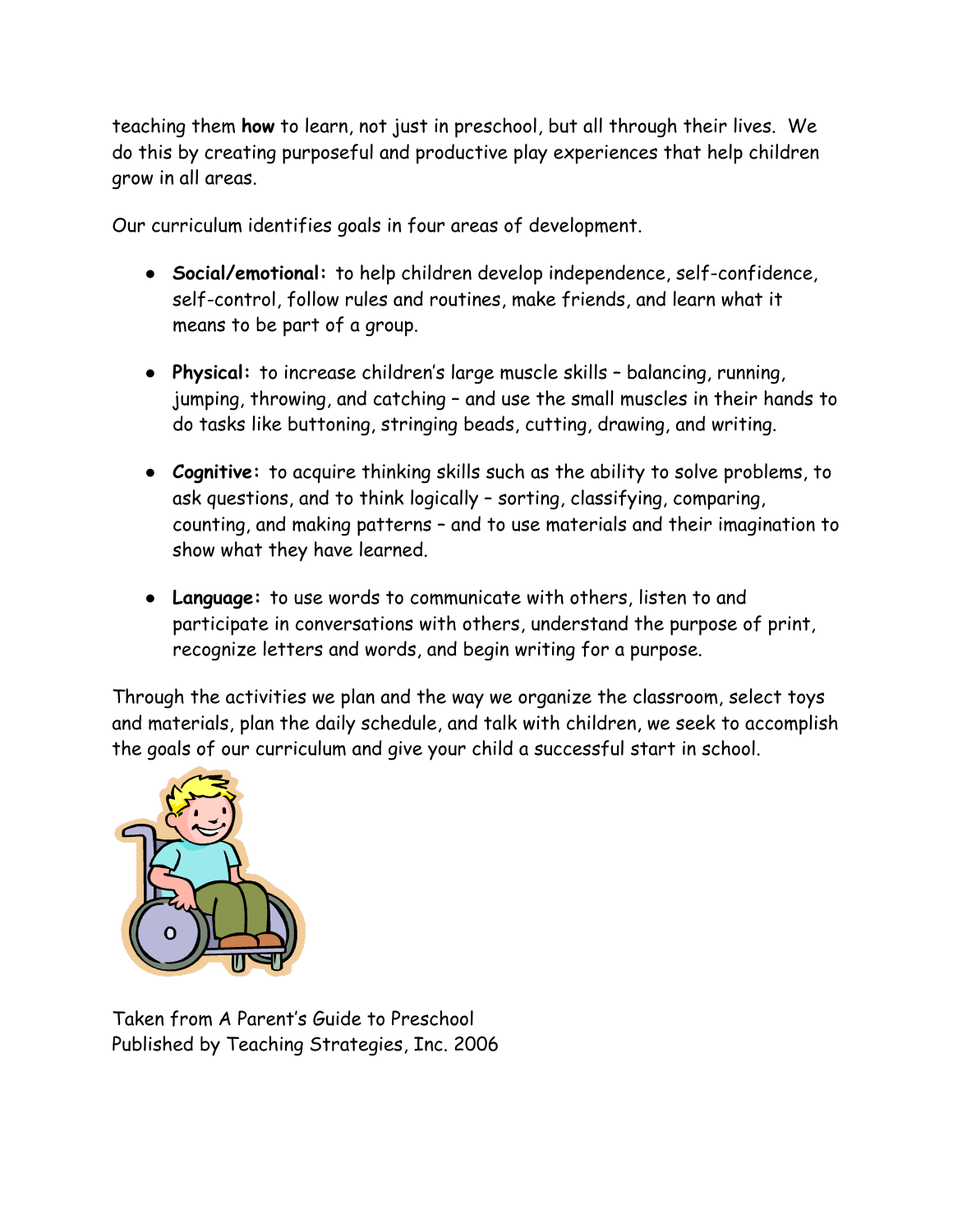# **PROGRAM DESCRIPTION**

The Garfield Heights Preschool Program serves children ages three to five who demonstrate developmental delays or disabilities in:

- language development
- motor skills
- cognitive areas
- socialization
- behavioral/emotional growth
- adaptive behaviors

A major component of the program is the integration of children with special needs with typical children. Opportunities for interaction are developed for the benefit of all children.

The curriculum is a combination of "traditional" early childhood programming, developmentally based, and specially planned, structured interventions and procedures to address the special needs of the children. Our preschool team includes early intervention specialists, instructional assistants, a speech/language therapist, an occupational therapist, a physical therapist, a vision specialist, and a school psychologist.

Classes meet for two and one half hour sessions Monday through Thursday. The morning session meets from 8:15am-10:45am. The afternoon session meets from 11:40am-2:10pm. Please note that teachers and sessions are subject to change. The program tries to provide morning spots to younger children when possible. Thank you for your understanding.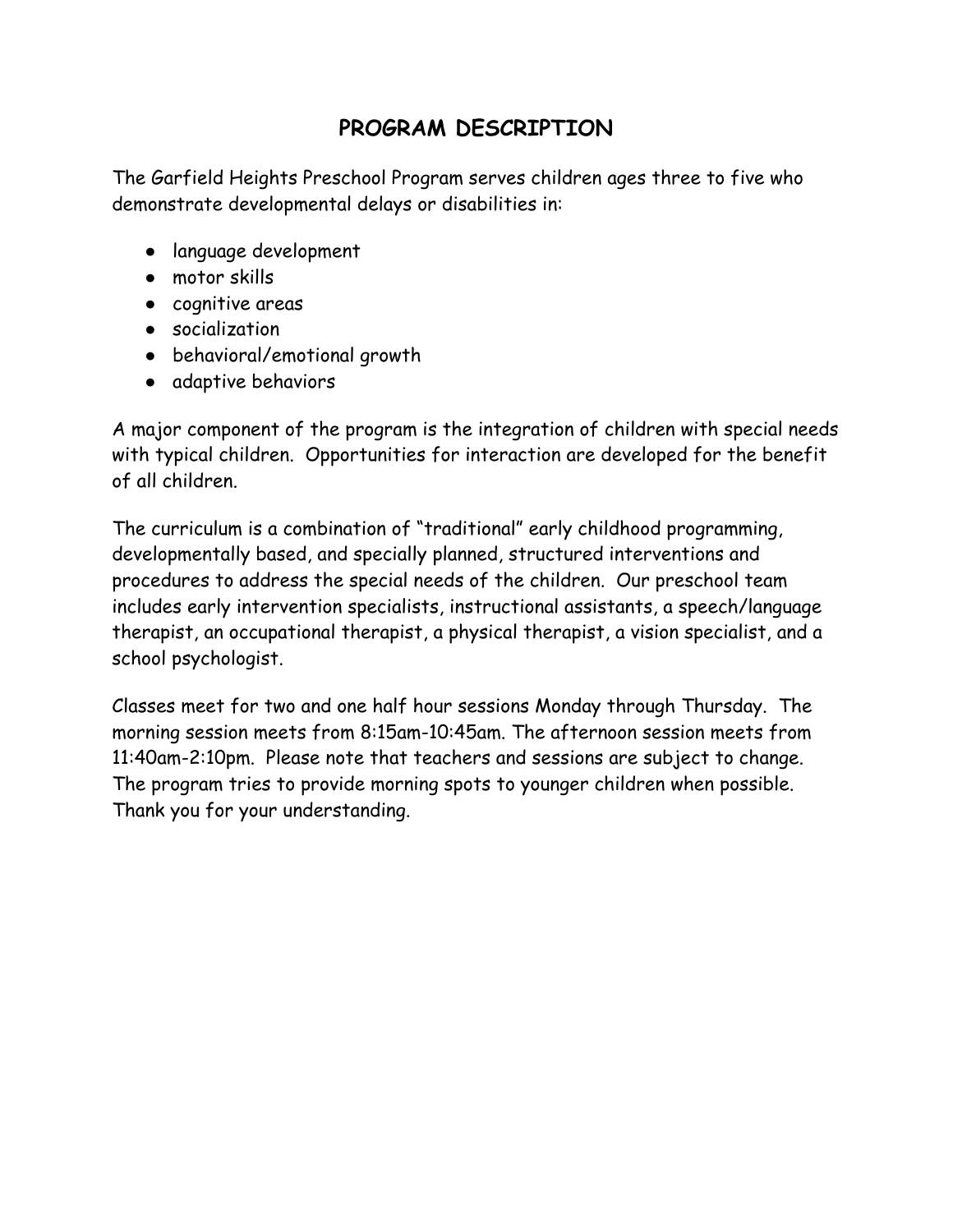

- Research shows that a partnership between family and school is essential for student success. As your school team, we respect that parents are a child's first and closest teachers. We want to work with you to support your child and your family. You are invited to volunteer in our classrooms, get involved in the PTA, become a member of the Head Start Family Council, attend parent-teacher conferences and other school events (field trips, celebrations, fundraisers), and participate in parent information trainings. All grownups (parents, guardians, grandparents) are welcome. Parent/Teacher conferences are scheduled in November and May.
- Your child will receive a communication folder that allows us to send home newsletters and practice sheets so you know what is happening in our classrooms and school. Please use this folder to send notes back so we can communicate regularly about your child. Families that are involved in their children's learning tend to have children who are more successful. A weekly newsletter will be sent home to provide families with information about themes, activities, and special events. The newsletter may also include ideas for family activities.

We appreciate that you are supporting us at home by encouraging your child to continue learning outside of school. We are here to support you too. Please let us know what you and your family need. We are lucky to have many community outreach programs/resources to share with you. For example, the community library offers reading activities, computer classes, and family nights. The Council of Economic Opportunities of Greater Cleveland offers the services of a mobile dentist/nurse and Cleveland Hearing and Speech, assistance with job placement for family members, guidance on paying bills and getting food stamps, and access to housing and gently used furniture.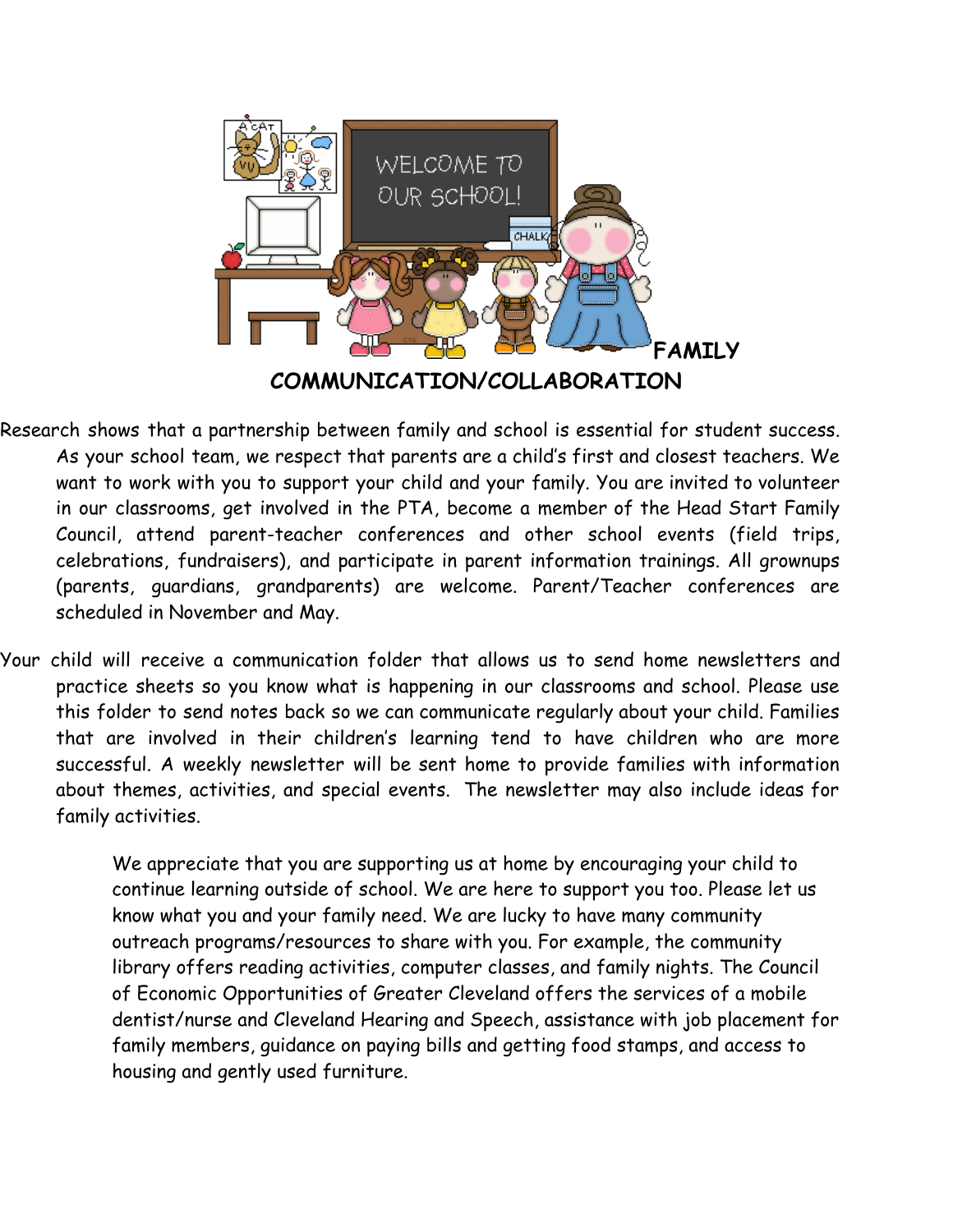#### YOUR CHILD WILL NEED:

- Immunization Record on file
- Child Medical Statement must be submitted every year before the school year begins.
- Emergency Authorization form
- Proper outside clothing for the weather
- Backpack (large enough for  $11 \times 15$  inch papers)
- A large box of tissues
- Diapers and baby wipes (if applicable)
- Extra change of clothes. Parents need to provide a labeled plastic bag containing a complete change of clothing for their child (socks, underpants, shirt and pants). Please label individual items in the bag. The clothing will be kept at school for emergency use and returned at the end of the school year.

**Please label all your child's belongings.** Each day check your child's backpack for notes and communication from school. Please feel free to share information or your concerns with the teacher with a note in your child's folder.

# **TRANSITIONING INTO OR OUT OF PRESCHOOL**

The Preschool Program wants to guarantee that your child's preschool experience is positive. Therefore, we've planned intentional transition activities to help your child be successful. This includes a yearly orientation prior to the school year starting; individualized transition meetings for children with special needs; a spring information session on preparing for kindergarten and a spring graduation and summer picnic for children and families. We will also create an individualized transition plan for your child upon entrance or departure from the program which will include strategies to assure a smooth transition.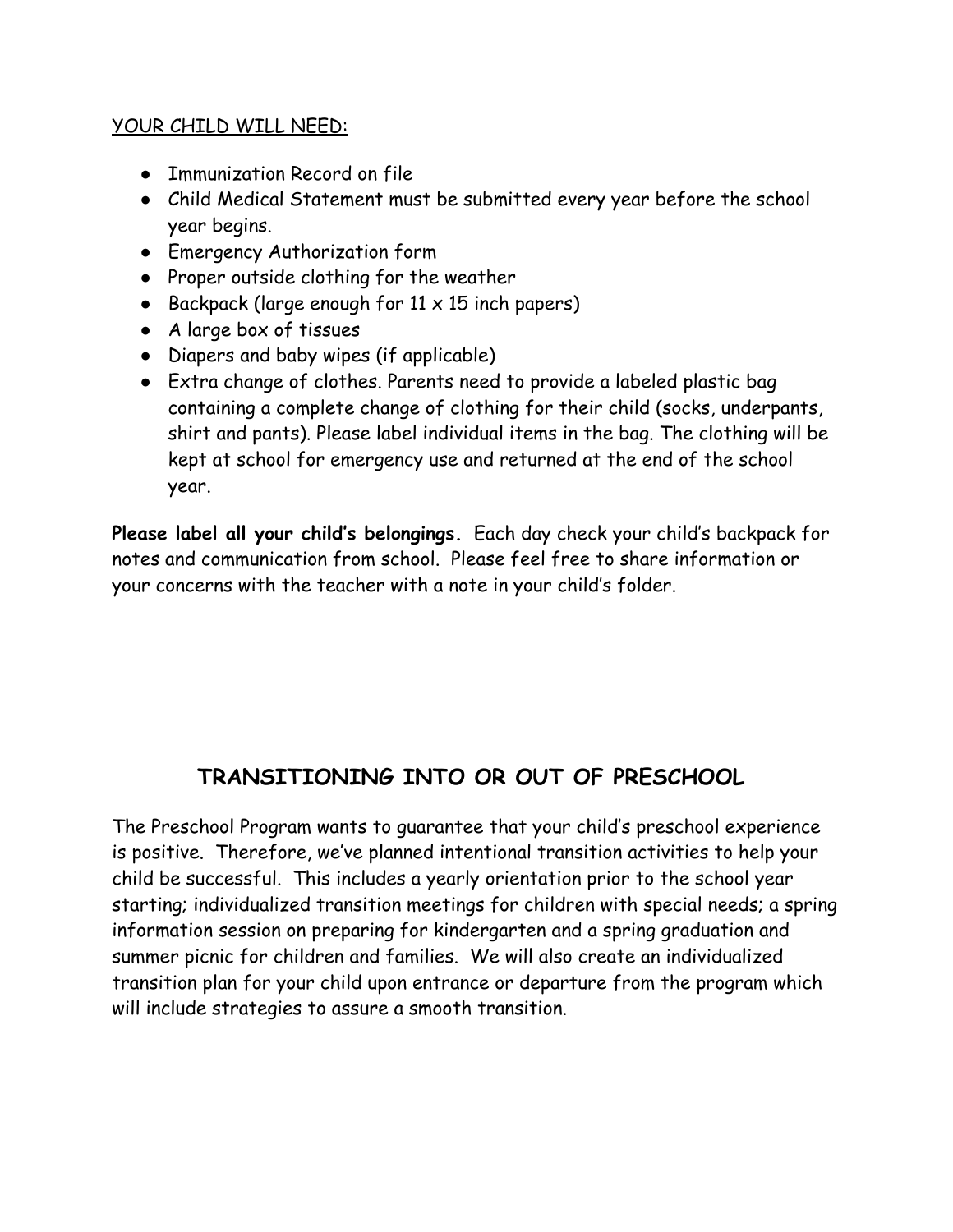

# **Community Resources Information**

The Garfield Heights Preschool program would like to support the families of our students. If you need any support in the following areas, please contact the preschool psychologist or school social worker for additional information, whether it is for your child or another family member. Your request will be handled in a confidential manner. In addition, local resources are listed below.

Guidestone of Ohio (counseling/mental health services)…………(440)234-2006

Murtis Taylor (food and clothing needs)…………………………...(216) 283-4400

Garfield Heights Library (free storytimes, toy rental)………(216)475-8178

# **COMPONENTS OF OUR DAY**

ARRIVAL AND PLAY….a time for greetings, practicing dressing, and taking responsibility for possessions…..then social play in the environment.

LARGE MOTOR TIMES….a time for indoor/outdoor activities, and developing large motor abilities such as strength, endurance, coordination, and motor planning.

BATHROOM AND HYGIENE….a time to carry out toileting plans and learn good hand washing.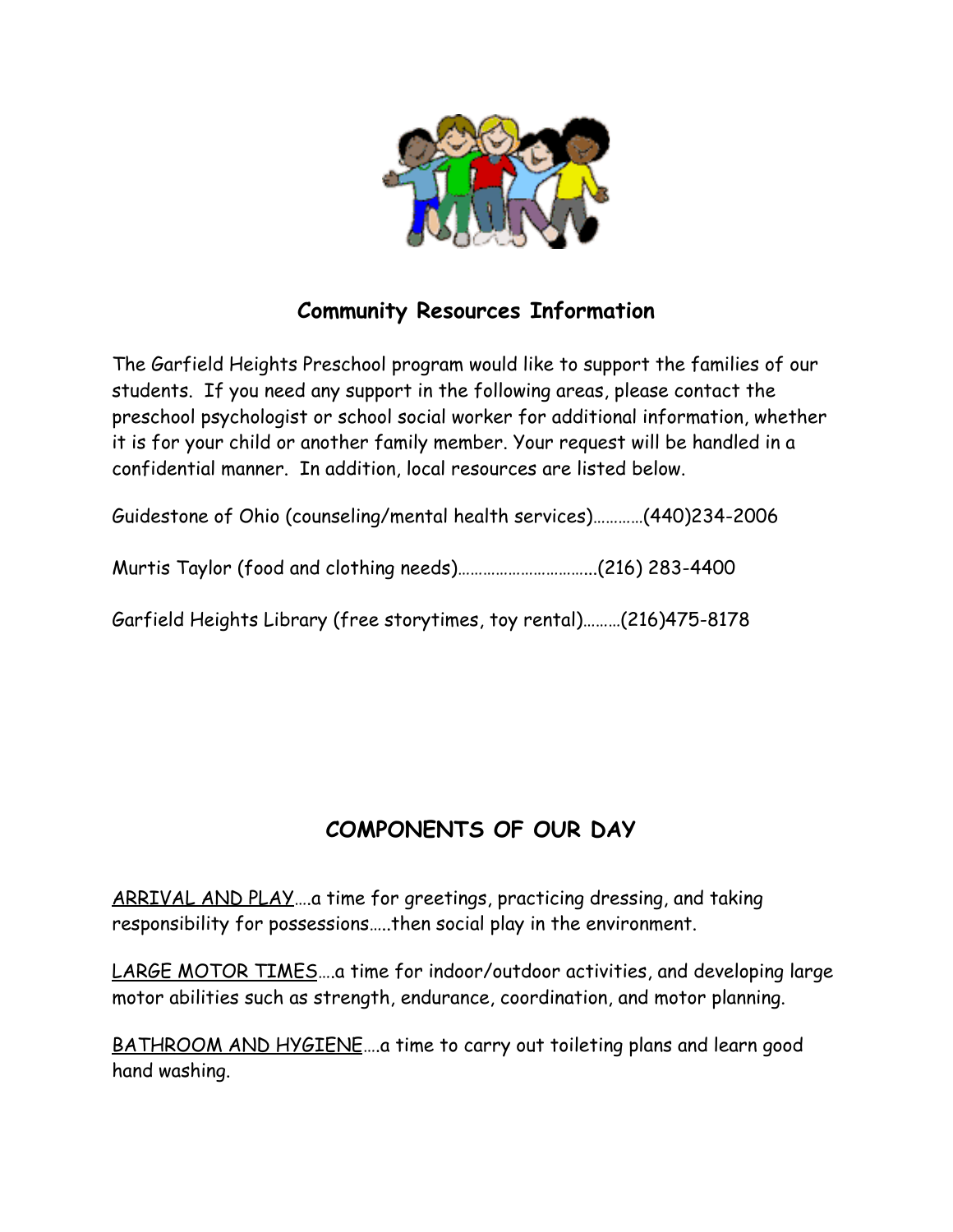CIRCLE TIME….a time to function as a member of a group by attending to stories, conversation, and participating in songs and discussion.

SMALL GROUP TIME….a time to work on a wide variety of fine-motor, social, communication, and cognitive skills through arts, crafts, cooking, puzzles, building, wood working, clay, etc.

FREE PLAY….a time for children to explore and utilize the prepared materials in the environment, to engage in social play, develop self image and social skills, to communicate wants, ideas, and feelings, to problem solve and utilize materials creatively.

OTHER INFORMATION….**Dismissal Procedures:**  Any change in dismissal procedure, such as picking up a child during or after school, should be stated in writing to the child's teacher. If another person is picking up your child, a note of authorization signed by parent or guardian should be presented to the teacher. In the cases of emergency, please call William Foster Elementary (216) 475-8123 to inform the teacher of any change in dismissal procedures. Parents are welcome into the classroom at any time their child is in attendance, but are asked to sign in the front office and wait to be escorted to the classroom.

FIRE SAFETY....fire drills are held monthly. Every effort is made to teach your child calm evacuation from the building.

SNACK….please inform us of any food that your child cannot eat. Parents must provide a snack daily for their child.

SCHOOL NURSE….a health aide is available daily during hours students are in session in our school clinic.

SNOW DAYS/SEVERE WEATHER….when Garfield Heights City Schools are closed the Garfield Heights Preschool Program will also be closed.

# **DISCIPLINE**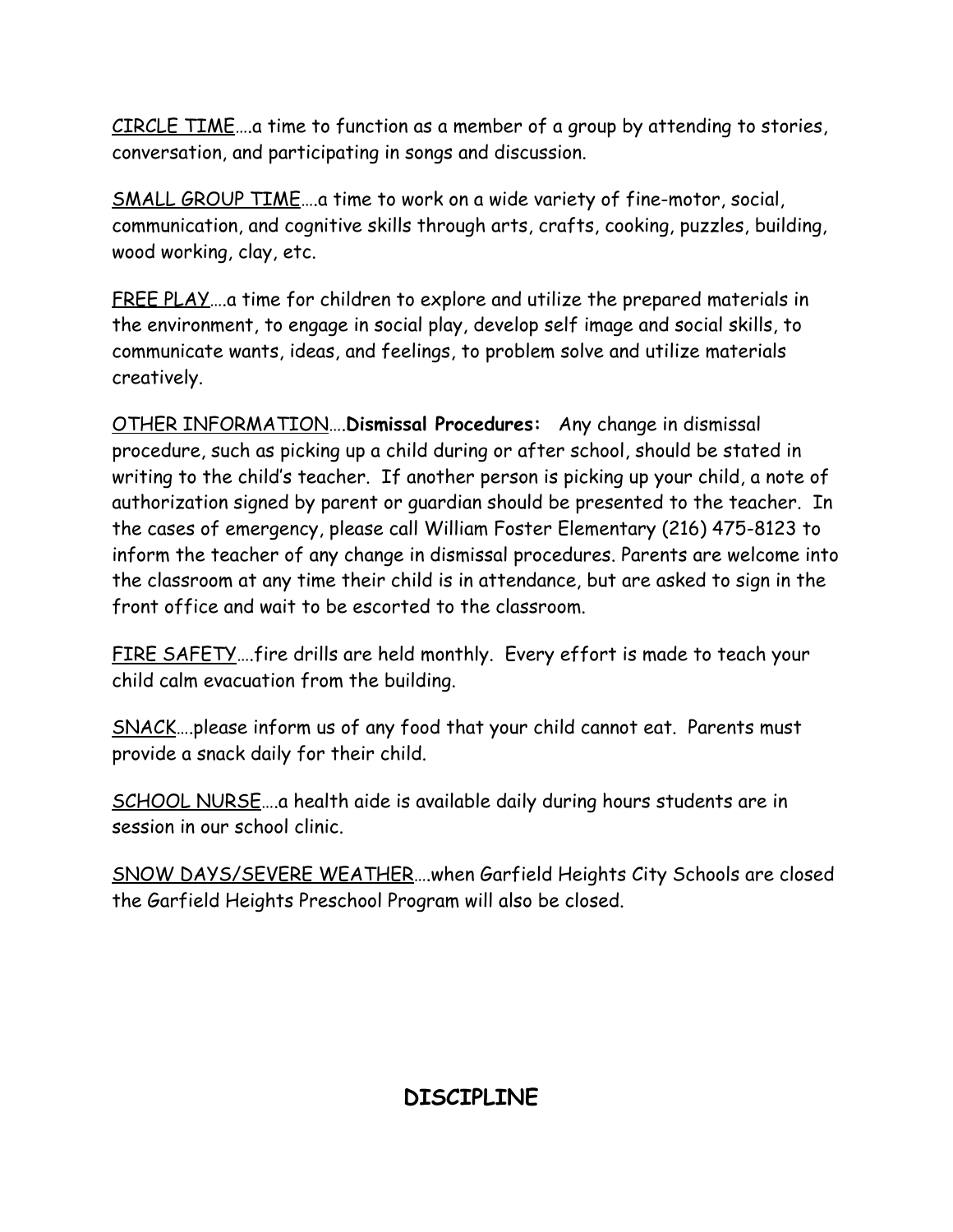Our goal is to encourage each child to develop self-control and responsibility for their own actions.

We…

- provide many choices of play equipment and activities.
- clearly define limits and consistently and fairly maintain them.
- allow children time and opportunities to solve problems for themselves.
- state suggestions or directions in a positive manner.
- use words and tone of voice that helps the child feel confident and self-assured.
- provide redirection.
- provide outlets for releasing feelings of tension.

If behavior continues to be out of bounds, it may be necessary to remove a child from the group or area for a limited time out; one minute for each year of age. If inappropriate behaviors become frequent, form a pattern, and/or become severe, the supervising adult will communicate with the parents.

All school districts are required by the Ohio Department of Education (ODE) to include the following discipline guidelines:

- 1. There shall be no cruel, harsh, corporal punishment or any unusual punishments such as, but not limited to, punching, pinching, shaking, spanking or biting.
- 2. No discipline shall be delegated to any other child.
- 3. No physical restraints shall be used to confine a child by any means other than holding a child for a short period of time, such as in a protective hug, so the child may regain control.
- 4. No child shall be placed in a locked room or confined in an enclosed area such as a closet, a box or a similar cubicle.
- 5. No child shall be subjected to profane language, threats, derogatory remarks about himself or his family or other verbal abuse.
- 6. Discipline shall not be imposed on a child for failure to eat, failure to sleep or for toileting accidents.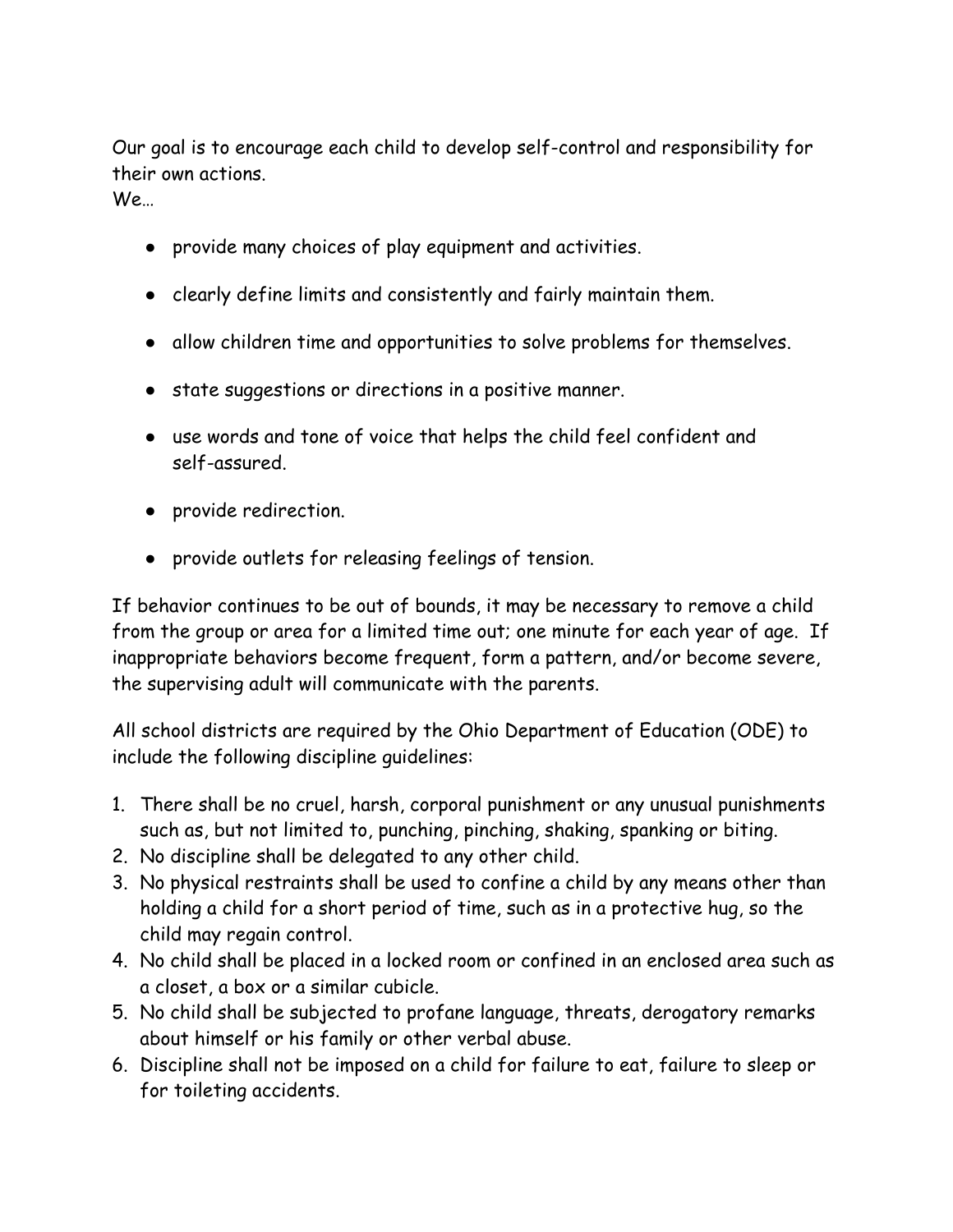- 7. Techniques of discipline shall not humiliate, shame or frighten a child.
- 8. Discipline shall not include withholding food, rest or toilet use.
- 9. Separation, when used as discipline shall be brief in duration and appropriate to the child's age and developmental ability and the child shall be within sight and hearing of a preschool staff member in a safe, lighted and well-ventilated space.
- 10. The center shall not abuse or neglect children and shall protect children from abuse and neglect while in attendance in the preschool program.

# **MANAGEMENT OF COMMUNICABLE DISEASES**

If your child is ill when at home, do NOT send him/her to school. He/she will not benefit from the preschool experience if they are not feeling well. We are not equipped to handle sick children, and you will be contacted to pick them up immediately.

Please call if your child will not be attending school. The telephone number for **William Foster Elementary is (216) 475-8123.**

Should your child become ill while at school, we will isolate him/her from the rest of the children and make him/her as comfortable as possible. We will contact you to pick your child up as soon as possible. Remember, if someone other than the registering parent will be picking up a child, staff members will require identification and your prior notice, preferably in writing.

Your child will be isolated and discharged to you immediately if these symptoms appear:

- 1. Diarrhea more than once
- 2. Severe coughing
- 3. Difficult or rapid breathing
- 4. Yellowish skin or eyes
- 5. Teary, inflamed eyes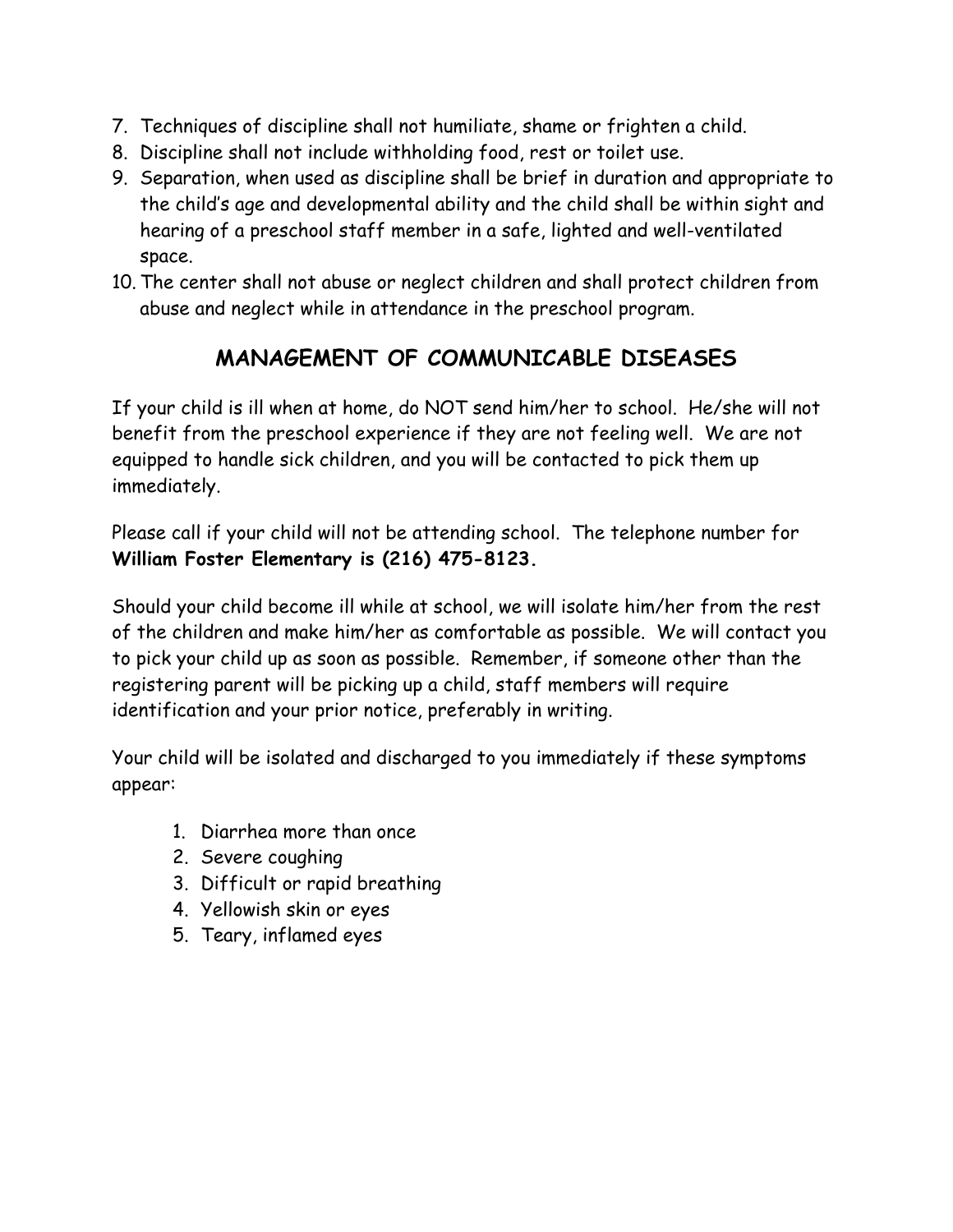6. Temperature of 100 degrees Fahrenheit when taken by auxiliary method



- 7. Untreated skin rash
- 8. Dark urine or light stool
- 9. Stiff neck
- 10. Unusual spots
- 11. Sore throat and elevated temperature
- 12. Vomiting
- 13. Evidence of lice, scabies, and

## parasitic infestation

Children who have fevers should return to school 24 hours after the fever is gone. Children on antibiotics should remain at home until they have been receiving medication for 24 hours.

## **Immunizations Summary for Child Care,Full Day, Preschool and School Attendance**

- DTaP/DTP/DT/Td (Diphtheria, Tetanus, Pertussis): 4 doses of DTaP, DTP, or DT or any combination.
- POLIO : 3 doses of OPV or IPV or any combination of OPV or IPV.
- MMR (Measles, Mumps, Rubella): 1 dose of MMR administered on or after the first birthday
- Hib (Haemophilus Influenzae) Type b: 3 or 4 doses depending on the vaccine type, the age when the child began the 1st dose and the last dose must be after 12 months ‐ or ‐ 1 dose if given on or after 15 months of age
- HEP B (Hepatitis B): 3 doses of Hepatitis B
- Varicella (Chickenpox): None

## **Immunizations for School Attendance**

- DTaP/DTP/DT/Td (Diphtheria, Tetanus, Pertussis)
- Kindergarten : 5 doses of DTaP, DTP, or DT, or any combination, if the fourth dose was administered prior to the 4th birthday. POLIO: 4 doses of any combination of OPV or IPV, the final dose must be administered on or after the 4th birthday regardless of the number of previous doses. VARICELLA (Chickenpox): 2 doses of varicella vaccine must be administered prior to entry.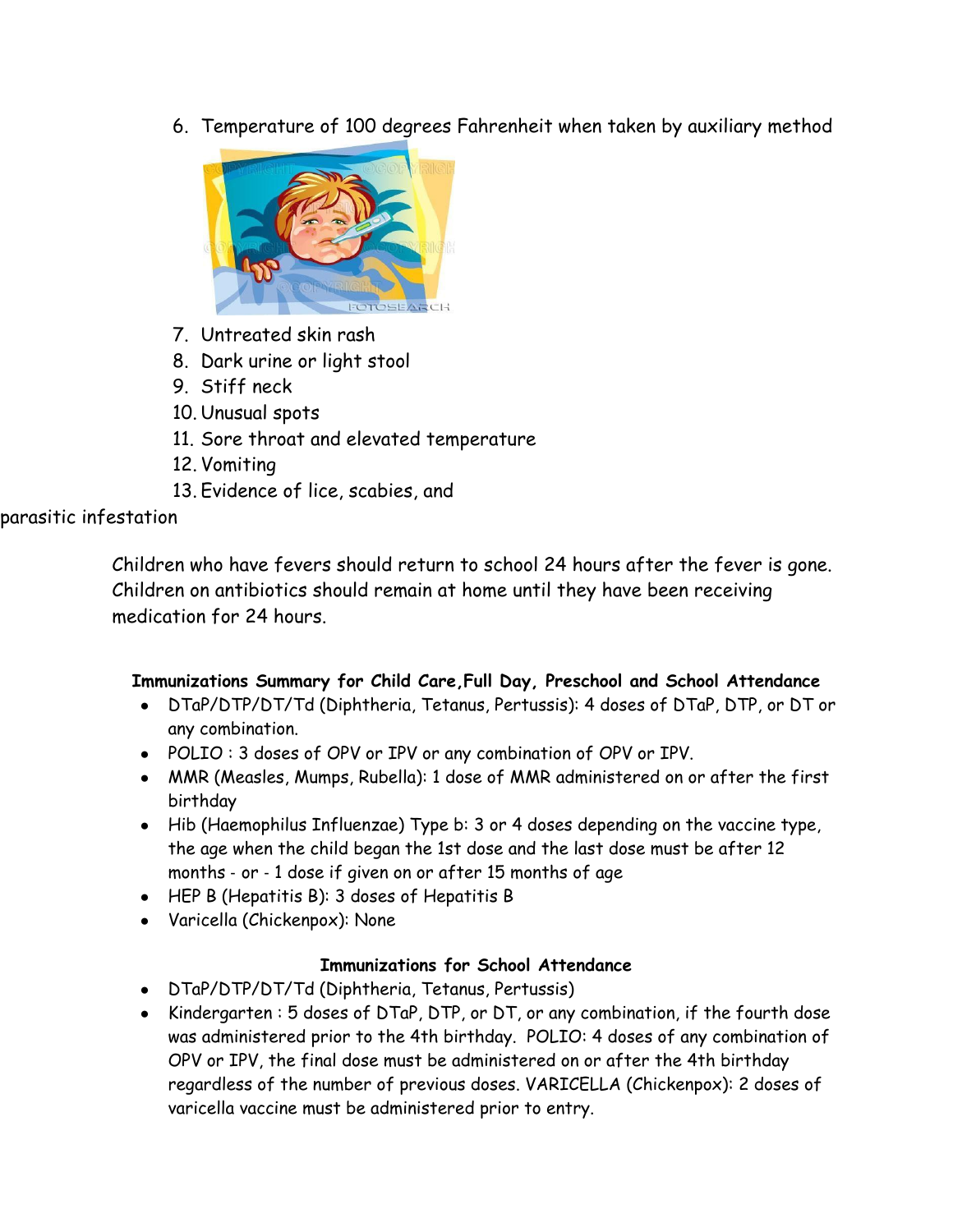- Grade 1-4 : 1 dose of varicella vaccine must be administered on or after the first birthday.
- K-12: MMR (Measles, Mumps, Rubella) 2 doses of MMR. Dose 1 must be administered on or after the first birthday. The second dose must be administered at least 28 days after dose 1. Hib (Haemophilus Influenzae) Type b-none.
- K‐11 : HEP B (Hepatitis B) 3 doses of Hepatitis B. The second dose must be administered at least 28 days after the first dose. The third dose must be given at least 16 weeks after the first dose and at least 8 weeks after the second dose. The last dose in the series (third or fourth dose), must not be administered before age 24 weeks.
- Grades 1-12 \*: 3-4 doses of DTaP, DTP, DT or Td or any combination. POLIO: 4 doses if a combination of OPV or IPV was administered. 4 doses of all OPV or all IPV is required if the third dose of either vaccine was administered prior to the 4th birthday.
- Grade 7: 1 dose of Tdap or Td vaccine must be administered prior to entry.

\*A student age 7 or older, and who received Td or Tdap vaccine as the third part of the immunization series, shall not be required to receive further doses of diphtheria, tetanus, or pertussis vaccine.

#### NOTES:

- The 4 day "grace" period applies to all age and interval minimums. If MMR and varicella have not been given on the same day they must be separated by 28 days with no grace period.
- The Hepatitis B, Tdap and Varicella requirements will be progressive.
- Only full doses of vaccine using proper intervals shall be counted as valid doses.
- For additional information please refer to the Ohio Administrative Code 5101:2‐12‐37 for Child Care, Head Start, Pre‐School and the Ohio Revised Code 3313.67 and 3313.671 for School Attendance. These documents list required and recommended immunizations and indicate exemptions to immunizations.
- Please contact the Ohio Department of Health Immunization Program at (800) 282‐0546 or (614) 466‐4643 with questions or concerns.

In addition to immunizations, well visits are critical to your child's overall health. During a well-child visit, your child's doctor will provide preventive care by assessing your child's physical, behavioral, developmental and emotional status as they grow. A well-child visit is an opportunity to detect a possible developmental delay or disability, early treatment of which can lessen the future impact on both the child and the family. Well-child visits are also a time for parent-doctor communication. Make the most of these visits by writing down questions and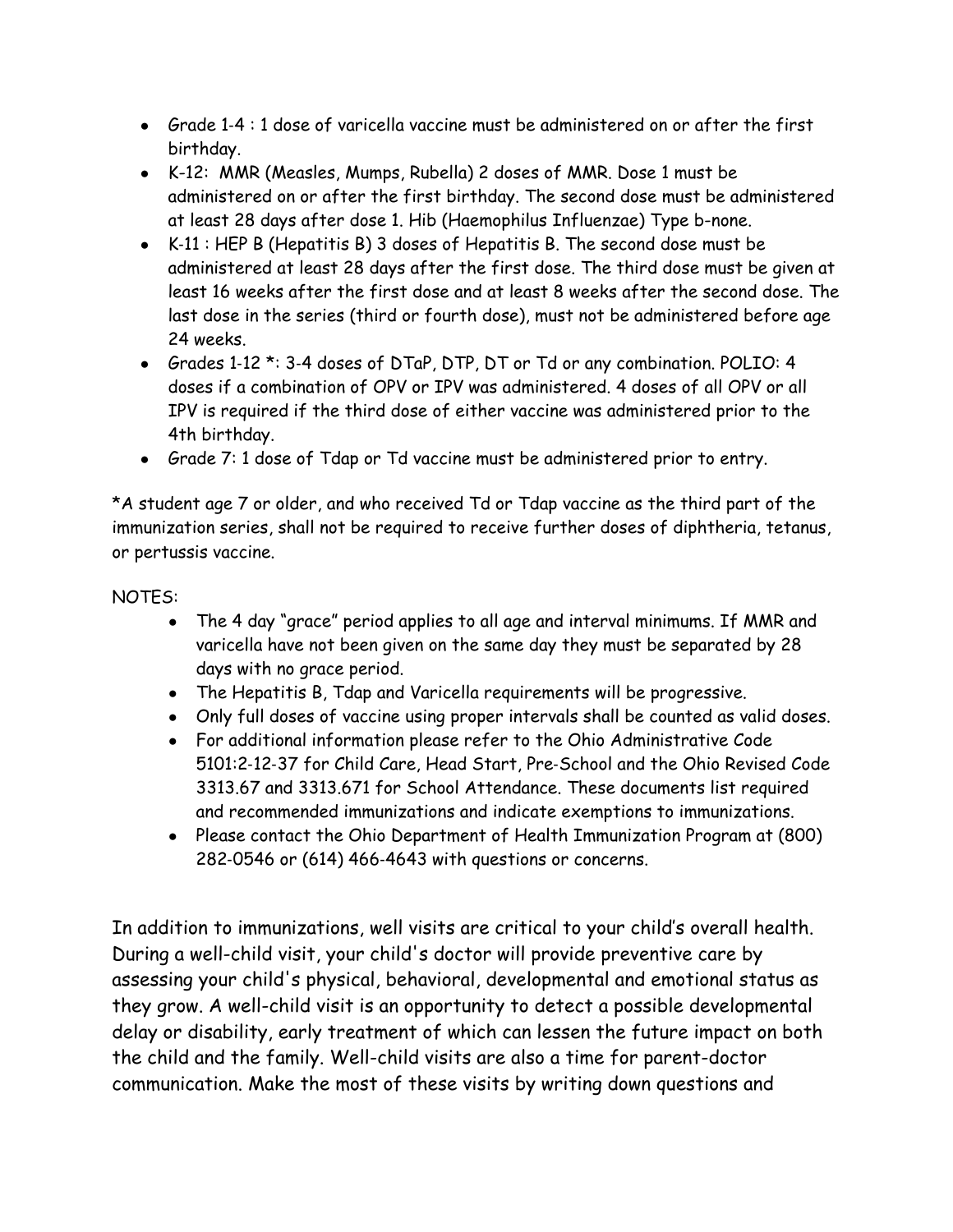concerns and take them with you. Sleep patterns and nutrition are topics parents can inquire about.

#### **Health Screenings and Referrals**

Regular health exams and tests can help find problems before they start. They also can help find problems early, when your chances for treatment and cure are better. By getting the right health services, screenings, and treatments, you are taking steps that will help your child live a longer, healthier life. Ohio law requires that each preschool student have an updated physical form at all times. Therefore, the Garfield Heights preschool program requires a yearly physical, including height, weight, immunization history, vision, hearing, dental, lead, hemoglobin and any limitations. Your pediatrician can provide these screenings. You may also want to consider contacting one of the agencies below. The preschool program will review your child's physical, inform you of missing information and request that it be updated in writing. The program will also let you know if there is a concern regarding your child's health screening within 90 days, and at parent-teacher conferences in November. You may be referred to agency listed below, or to the Garfield Heights Family Resource Center at (216) 475-1103. Based on your child's referral, the Garfield Heights Family Resource Center will provide you with contact information for agencies that can best meet your child's needs. Your child's vision and hearing will be screened by the school nurse within the first 60 days of entry. If your child does not pass the screening, you will be alerted and provided with information on obtaining a further evaluation outside of school. If transportation is an obstacle, contact the preschool psychologist, who can coordinate transportation to needed appointments.

HealthChek-

<http://www.medicaid.ohio.gov/FOROHIOANS/Programs/Healthchek.aspx> (800) 324-8680

McCafferty Clinic- <http://www.metrohealth.org/mccafferty> (216) 957-4848 J. Glenn Smith Health Center- <http://www.metrohealth.org/jglen> (216) 957-5600 Board of Health- <http://www.ccbh.net/> (216) 201-2000

## **Developmental Screenings and Referrals**

The Garfield Heights Preschool Program screens every child every school year in the areas of communication, cognitive, social-emotional/behavior and motor skills within 60 business days of beginning school. Your child's results will be shared with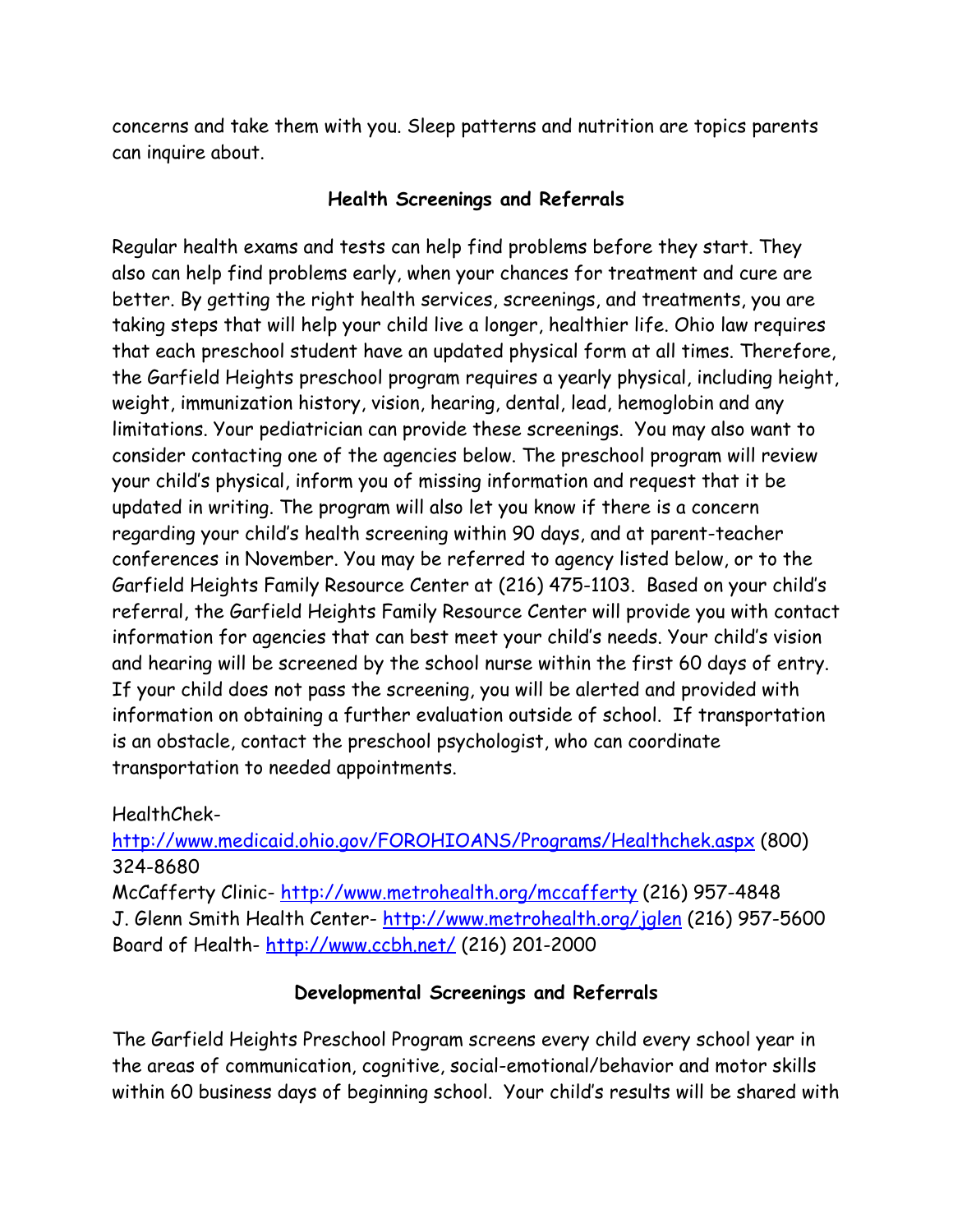you. If your child's teacher has a concern about your child's development, you will be notified of the concern and a referral to helpful community resources will be made within 90 days. Referrals may include (but are not limited to) physicians, mental health agencies, or the preschool special education program. Children's development is important. For more information on typical development, please see:

Checklist for 3 year olds: [www.cdc.gov/ncbddd/actearly/pdf/checklists/checklists\\_3yr.pdf](http://www.cdc.gov/ncbddd/actearly/pdf/checklists/checklists_3yr.pdf) Checklist for four year olds: [www.cdc.gov/ncbddd/actearly/pdf/checklists/checklists\\_4yr.pdf](http://www.cdc.gov/ncbddd/actearly/pdf/checklists/checklists_4yr.pdf) Checklist for five year olds: [www.cdc.gov/ncbddd/actearly/pdf/checklists/checklists\\_5yr.pdf](http://www.cdc.gov/ncbddd/actearly/pdf/checklists/checklists_5yr.pdf) Hard copies will be provided at preschool orientation, or upon request.



# Suggested Snack Shopping List for Parents

| Bagels and cream                | Cereal mix         | <b>Baked chips</b>                |
|---------------------------------|--------------------|-----------------------------------|
| cheese                          |                    |                                   |
| Cheese and/or crackers Pudding  |                    | Dip for fruits                    |
| Fresh fruits/vegetables raisins |                    | Fruit leather (fruit roll<br>ups) |
| Goldfish                        | Graham<br>crackers | Granola bars                      |

Healthy snacks information:

<http://www.fruitsandveggiesmorematters.org/get-kids-to-eat-fruits-and-vegetables>

## **Updating information/Medical Forms**

All forms must be updated each September. However, please inform the staff if there are any changes during the course of the school year in the following information: phone number, address, emergency contacts, health status and authorization to release form.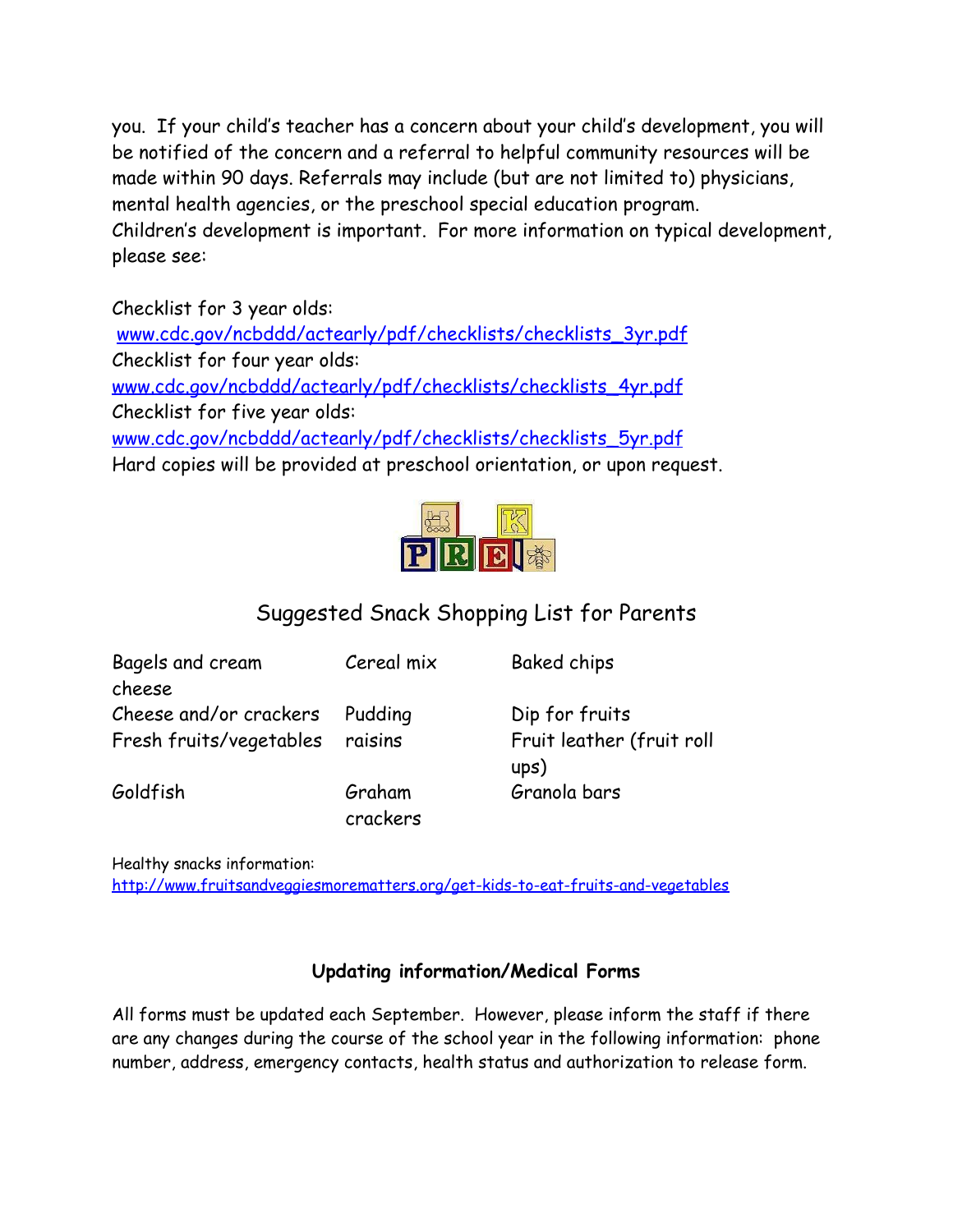Also be sure to notify the staff if a family event has occurred that may affect your child's behavior.

Medical Forms must be submitted at the time of enrollment or your child will not be able to attend preschool until completed, as this is a health and safety liability. Please refer to your immunization scheduled summary in the handbook. Current child medical statements expire one year from the appointment date. The school needs a current copy on file at all times.

## **Tuition and Payments**

Payment for each month is due on the first day of each month, September-June. Preschool tuition is determined using a sliding scale and guidelines provided by the Federal Poverty Guidelines. There will be a \$20.00 fee for any returned check. The monthly fee is 1/10th of the total preschool/school year tuition. Therefore, there will be no refunds for any portion of a month. Parents are required to give two weeks advance notice if they are withdrawing their child from the program.

# FAMILY/CUSTODIAL SITUATIONS

As there are an increasing number of families experiencing transitions in parental custodial relationships, and the laws governing divorce settlements and custody have recently been changed; we find it necessary to clarify and restate the usual procedures followed by the administration in dealing with parents in such situations.

**In two-parent families,** it is assumed that both parents are living at the same address unless we have been notified otherwise. School personnel will, therefore, send home notices, communications, etc. with the child. It is assumed that both parents are communicating regarding the child and that all information is shared by and between the parents. This information includes, but is not limited to, parent conferences, IEP meeting invitation, and quarterly progress reports.

**In families experiencing separation of parents or pending divorce,** the above information will be sent home with the child to whichever parent currently has care of the child. It is assumed that this information is shared *by* the parents and *between* the parents. Since this situation frequently impacts on a child's achievement and interactions at school, parents are asked to inform *both* the principal and teacher of this fact so that appropriate support can be given to the child. Garfield Heights personnel cannot proceed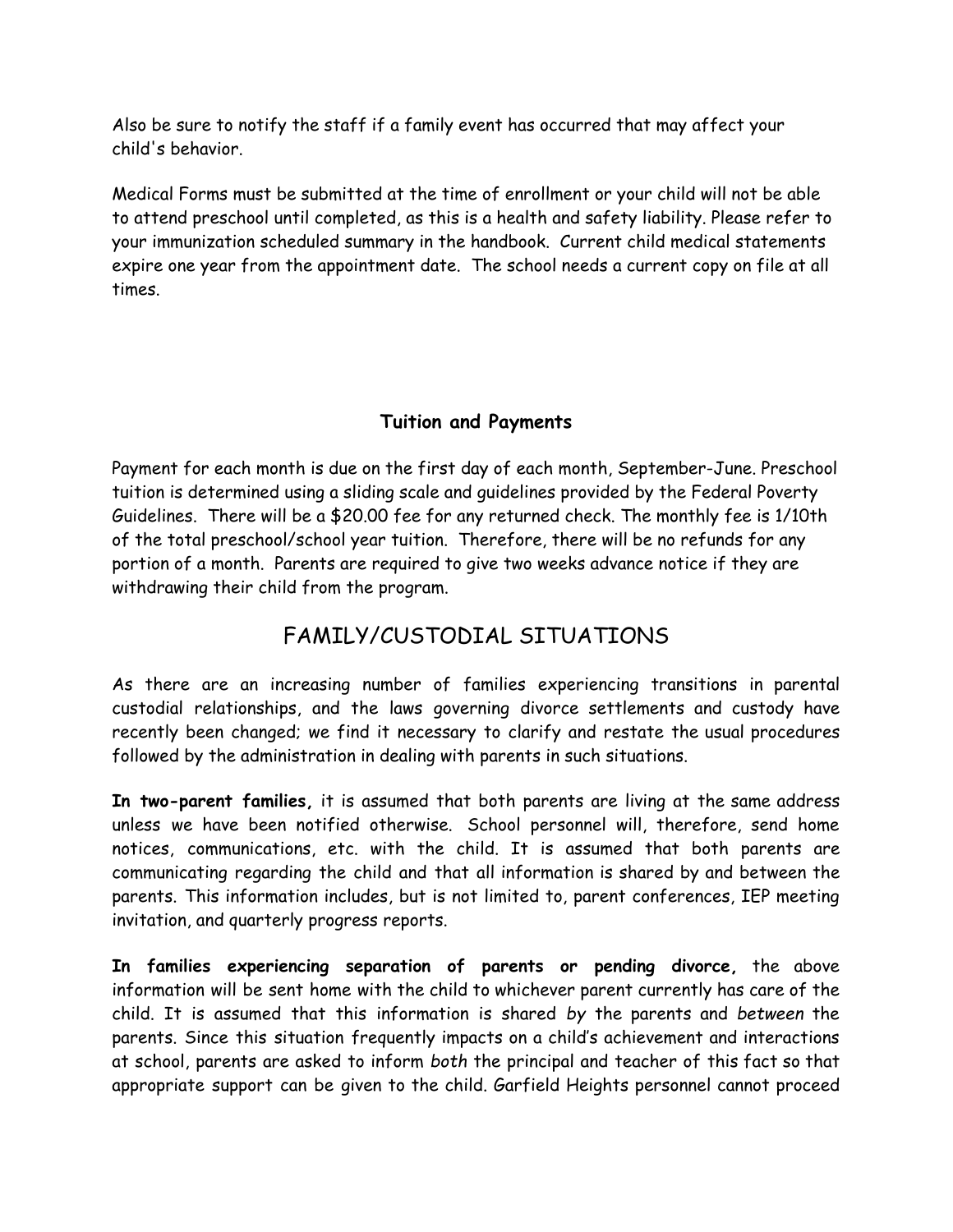on hearsay, rumors, or requests of a parent; however, with the appropriate documentation detailed below.

**In cases of an actual divorce decree** involving clear *custody by one parent,* the school is to be informed by the custodial parent of this fact. A copy of the first page of the decree bearing the case number, the pages referring to custody and the relationship with the school, and the final page bearing the judge's signature are to be submitted to the principal. Unless the decree indicates otherwise, school communications will be sent home to the *custodial parent.* Custodial parents should understand; however, that unless the divorce decree specifically limits the non-custodial parent's right to access the records, the non-custodial parent has a right to the same access as the custodial parent. We will, unless instructed by a court order, release such report cards, health records, referrals for special services, and communications regarding major disciplinary actions. Further, you should realize that unless restricted by court order, any non-custodial parent has the right to attend any school activity of their child.

**In cases of joint custody (shared parenting agreements)** entitling both parents access to school personnel and activities, it is assumed that one copy of communications and information will be sent home with the child and that this will be shared *by* and *between* the parents.

Regarding parent conferences in all custody situations, it is preferred and will be the general procedure that *one* conference appointment be scheduled jointly if both parents wish to be present. It is assumed that parents are able to set aside differences and to come together on behalf of their child for this time. A joint conference further ensures that both parents are given the same information at the same time, thereby avoiding misunderstanding and/or misinterpretations. In cases where joint conferences are *clearly* neither possible nor desirable by all parties involved, alternate arrangements may be scheduled.

# District Grievance Procedure for Complaints Involving Civil Rights, Illegal Discrimination and/or Harrassment

In accordance with federal and state guidelines and District policy, any student who believes he or she has been the victim of discrimination and/or harassment based on race, color, national origin, sex, sexual orientation, religion or disability by a student, teacher, Administrator or any other personnel of the Garfield Heights School District is encouraged to report the alleged acts, which shall be referred to as a formal grievance. A formal grievance refers to the Garfield Heights School District's alleged inadequate application of the principles of and/or the regulations of Title VI of the Civil Rights Act of 1964 (race, color, national origin), Title IX of the Education Amendment Act of 1972 (sex,